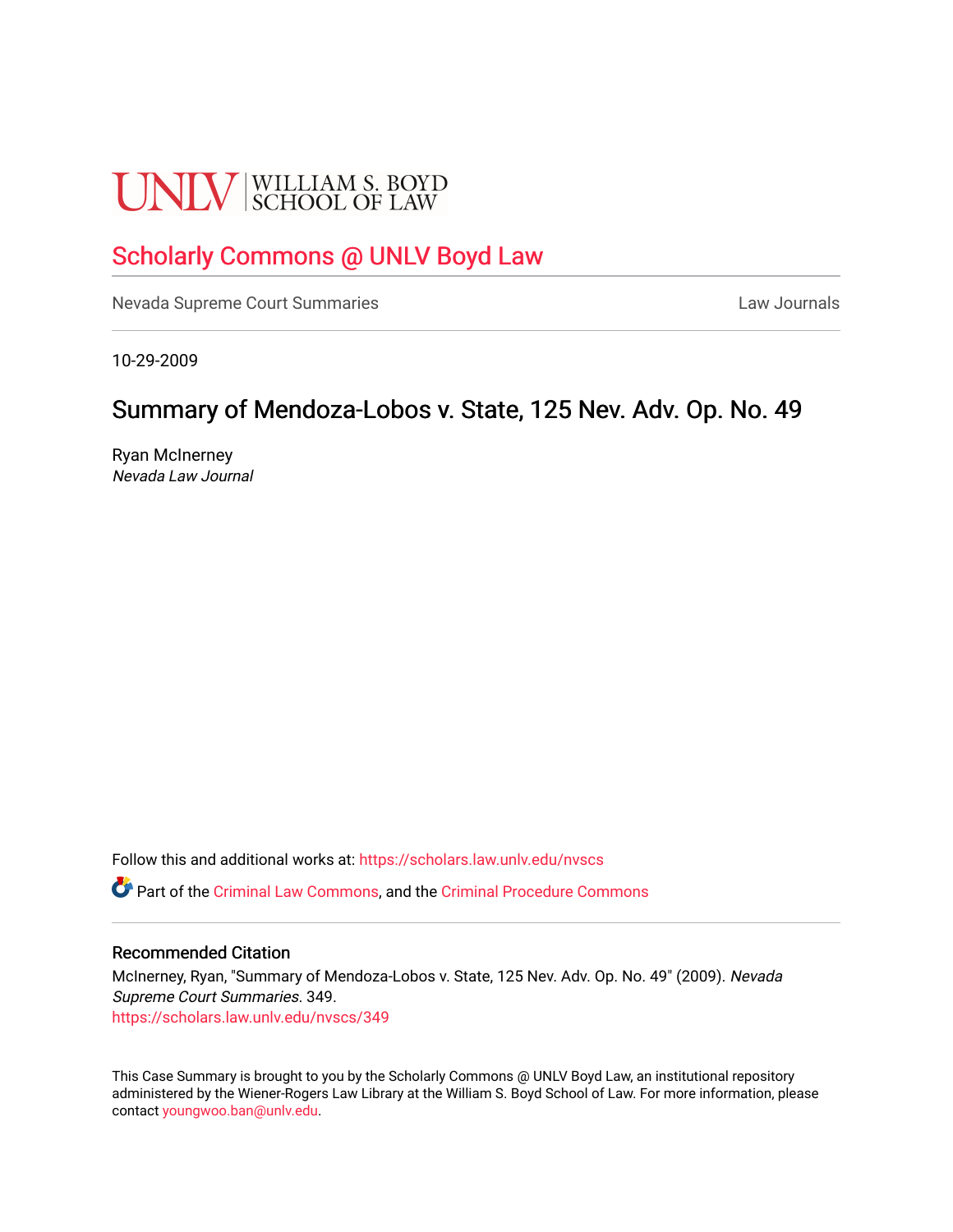## *Mendoza-Lobos v. State***, 125 Nev. Adv. Op. No. 49 (Oct. 29, 2009)[1](#page-1-0)**

### **Criminal Law – Enhancement Sentences**

#### **Summary**

Appellant Douglas Mendoza-Lobos was convicted of one count each of burglary, robbery with the use of a deadly weapon, sexual assault with the use of a deadly weapon, attempted sexual assault with the use of a deadly weapon, assault with a deadly weapon, and battery with a deadly weapon. On appeal, Mendoza-Lobos argued that the district court failed to comply with NRS 193.165(1) in imposing the sentences for the deadly weapon enhancements because it failed to articulate sufficient findings on the record. As a preliminary matter, the Court addressed whether NRS 193.165(1) (1) violated the separation-of-powers doctrine and (2) required the district court to make findings on the record before imposing the sentence enhancement.

#### **Disposition/Outcome**

The Court concluded that NRS 193.165(1) violated the separation-of-powers doctrine, but they nonetheless affirmed the district court because the statute served a compelling legislative goal. They further concluded that the district court's failure to make sufficient findings, although a violation of the plain language of the statute, did not amount to plain error warranting reversal. The Court therefore affirmed the judgment of conviction on all of the aforementioned counts.

#### **Factual and Procedural History**

The district court sentenced Mendoza-Lobos to serve numerous consecutive prison terms totaling 35 years to life. For the enhanced offenses, the district court imposed an enhancement sentence<sup>[2](#page-1-1)</sup> that was equal to the sentence for the underlying offense  $(48-120 \text{ months})$  with respect to the charges of robbery and attempted sexual assault with the use of a deadly weapon. The court also imposed an enhancement sentence at the high end of the enhancement range (96-240 months) for the sexual assault with the use of a deadly weapon.

At the Mendoza-Lobos sentencing, the district court made "finding[s] on the record" in accordance with NRS 193.165(1). The district court briefly considered all five factors listed in the statute. Mendoza-Lobos did not object to the sufficiency of the district court's compliance with and findings under NRS 193.165(1) during sentencing.

#### **Discussion**

 $\overline{\phantom{0}}$ 

On appeal, Mendoza-Lobos contended that the district court failed to comply with NRS  $193.165(1)<sup>3</sup>$  $193.165(1)<sup>3</sup>$  $193.165(1)<sup>3</sup>$  in imposing the sentences for the deadly weapon enhancements because it failed to articulate sufficient findings on the record. The Court disagreed.

<span id="page-1-1"></span><span id="page-1-0"></span><sup>&</sup>lt;sup>1</sup> By Ryan McInerney<br><sup>2</sup> The enhanced sentence was applied to the original sentence pursuant to NEV. REV. STAT. § 193.165 (2007).

<span id="page-1-2"></span><sup>&</sup>lt;sup>3</sup> NEV. REV. STAT. § 193.165(1) states in relevant part: ". . . any person who uses a firearm or other deadly weapon . . . in the commission of a crime shall, in addition to the term of imprisonment prescribed by statute for the crime, be punished by imprisonment . . . for a minimum term of not less than 1 year and a maximum term of not more than 20 years. In determining the length of the additional penalty imposed, the court shall consider the following information: (a) The facts and circumstances of the crime; (b) The criminal history of the person; (c) The impact of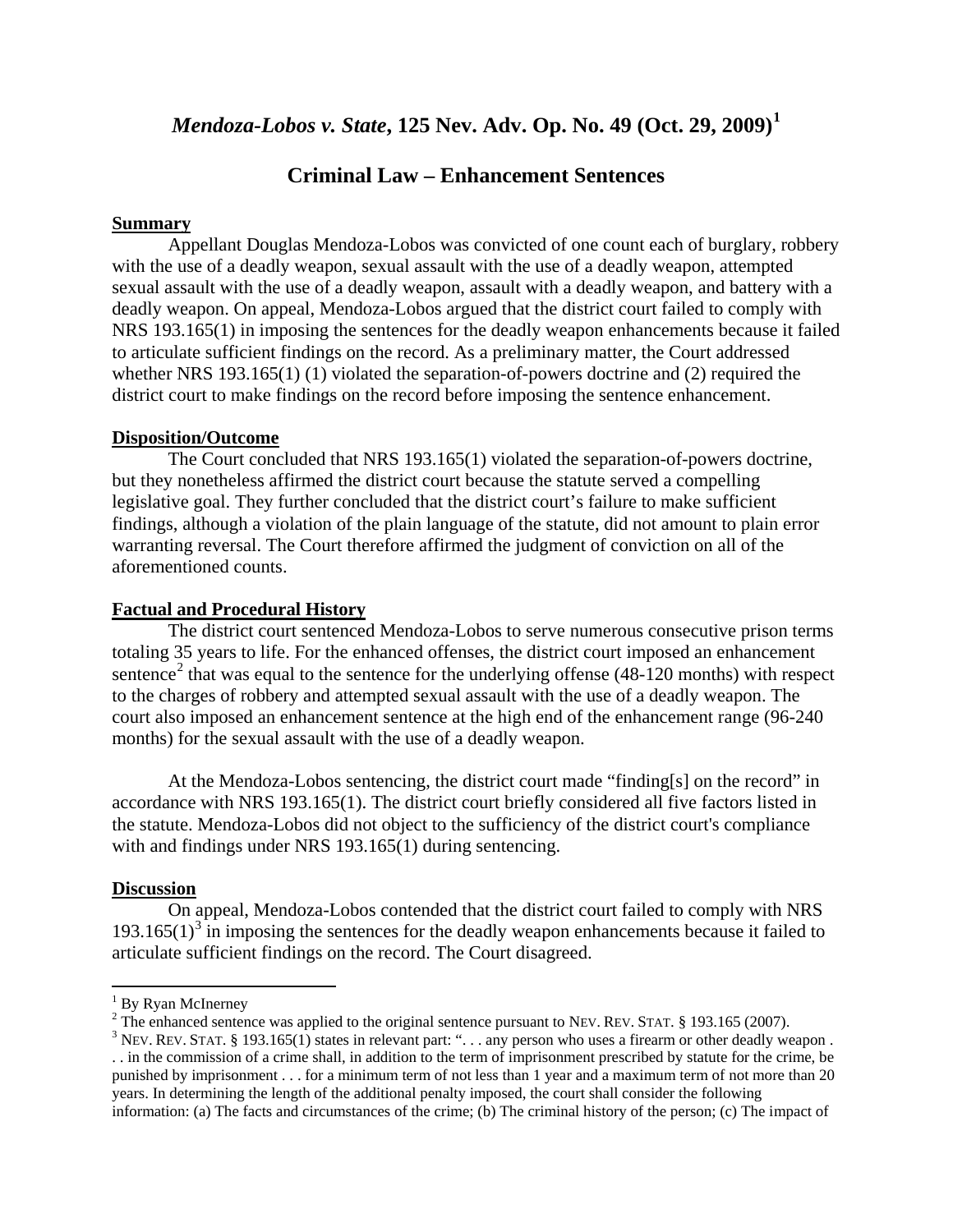#### *Separation-of-powers Doctrine*

 $\overline{\phantom{0}}$ 

The Court found that the prescribed factors were included in NRS 193.165(1) as the result of a public policy determination made by the Legislature, and thus the factors themselves do not run afoul of the separation-of-powers doctrine. In so concluding, the Court first looked to United States Supreme Court precedent affirming Congress' power to remove judicial discretion to determine a criminal penalty.<sup>[4](#page-2-0)</sup> After subsequent review of supporting state precedent,<sup>[5](#page-2-1)</sup> the Court concluded that it was within the Legislature's power to limit judicial discretion by mandating factors to be considered by the courts when imposing a sentence.

Conversely, the Court found that the relevant portion of NRS 193.165(1), which requires the district courts to state on the record that they have considered the enumerated factors, went beyond the authority granted to the Legislature in determining the appropriate sentence for a crime and thus violated the separation-of-powers doctrine. However, although a statute which intrudes on the powers of the judiciary is ordinarily construed as directory rather than mandatory, $6$  the Court decided to abide by the legislative mandate in NRS 193.165(1) because it served the laudable legislative goal of ensuring that all factors are properly considered.

#### *Whether the district court made sufficient findings under NRS 193.165(1)*

The Court held that NRS 193.165(1) requires the district court to make findings prior to imposing a sentence for a deadly weapon enhancement. Mendoza-Lobos argued NRS 193.165(1) required the district court to articulate all findings on the record. The State contended that the statute merely required the district court to state that it had considered the factors in the statute. The Court initially found the plain language of the statute to be ambiguous and subsequently relied on legislative intent to support its holding. The Court concluded that the legislative history indicated that the intent of the language, "state on the record," was to "require[] sentencing judges to be more communicative regarding their discretion."<sup>[7](#page-2-3)</sup> Therefore, the Court concluded that the plain language of the statute required district courts to articulate actual findings, on the record, regarding each of the listed factors for each of the deadly weapon enhancements.

Here, the Court concluded that, while the district made some findings, it failed to make any findings regarding the facts and circumstances of the robbery and attempted sexual assault or

the crime on any victim; (d) Any mitigating factors presented by the person; and (e) Any other relevant information. The court shall state on the record that it has considered the information described in paragraphs (a) to (e), inclusive, in determining the length of the additional penalty imposed."<br><sup>4</sup> Chapman v. U.S., 500 U.S. 453, 467 (1991) ("Congress has the power to define criminal punishments without

<span id="page-2-0"></span>giving the courts any sentencing discretion").

<span id="page-2-1"></span><sup>5</sup> *See, e.g.*, U.S. v. Kerr, 686 F. Supp. 1174, 1183 (W.D. Pa. 1988) ("[F]rom Congress' power to eliminate entirely judicial discretion in sentencing follows the power to limit discretion and assign specific values to the sentencing factors"); Carter v. State, 422 N.E.2d 742, 744 (Ind. Ct. App. 1981) (the establishment of a list of factors to be considered when determining sentences "does not invade the power of the judiciary"); Matchett v. State, 941 S.W.2d 922, 932 (Tex. Crim. App. 1996) (stating that it is within the legislative power to establish guidelines for deciding when a sentence of death is appropriate); *see also* Fisher v. State, 690 So.2d 268, 275-76 (Miss. 1996) (holding that a sentencing statute requiring imposition of a death sentence or life imprisonment did not run afoul of the separation of powers doctrine; *but see* State v. McCoy, 486 P.2d 247, 251-52 (Idaho 1971) (holding the courts have an inherent right to suspend a sentence and a statute imposing a mandatory sentence, without any right to exercise judicial discretion, is unconstitutional).

<span id="page-2-2"></span><sup>&</sup>lt;sup>6</sup> State of Nevada v. American Bankers, Inc., 106 Nev. 880, 883, 802 P.2d 1276, 1278 (1990).<br><sup>7</sup> Hearing on A.B. 63 Before the S. Judiciary Comm., 2007 Leg., 74th Sess. (Nev. 1999).

<span id="page-2-3"></span>